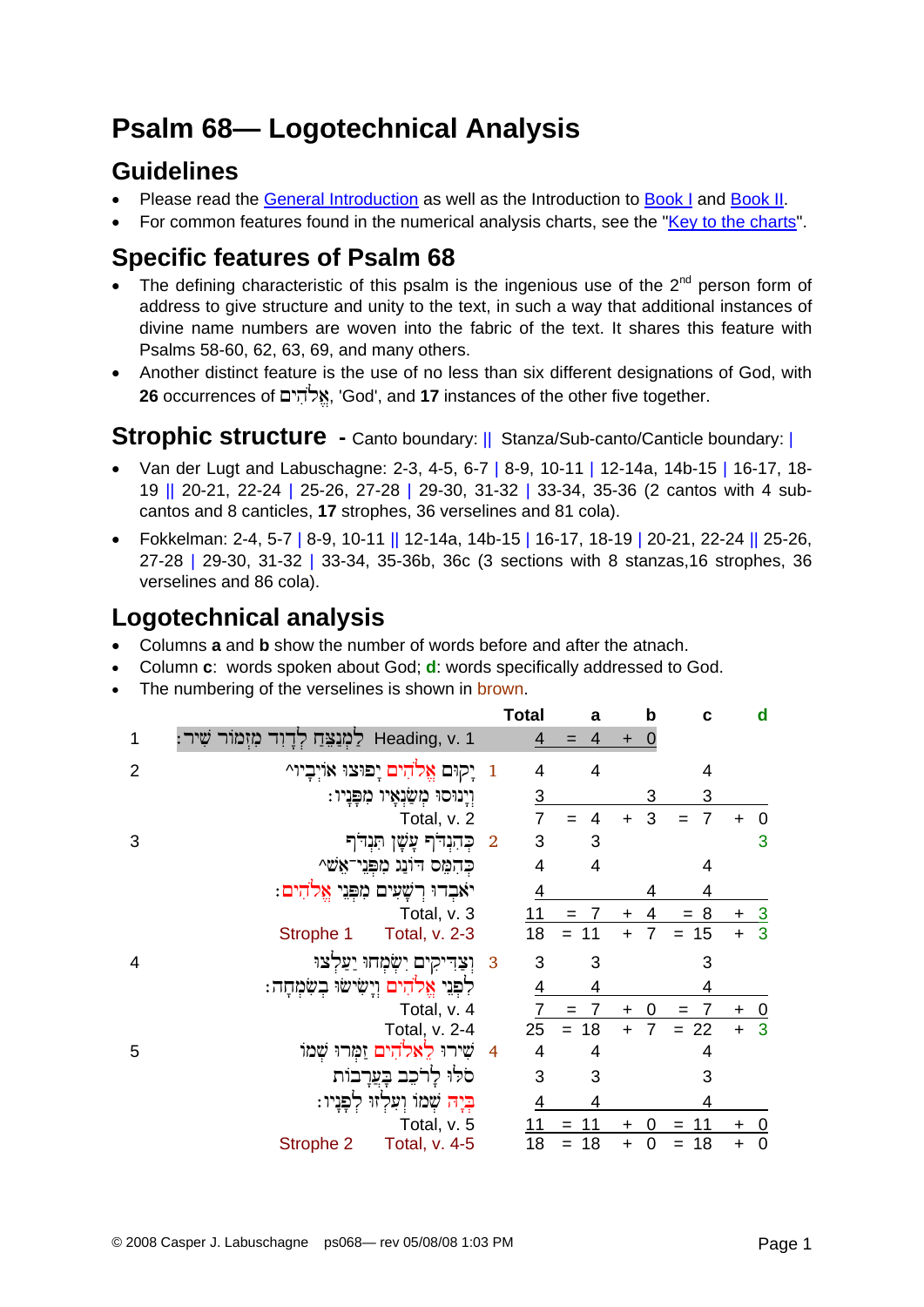| 6              | אֲבִי יְתוֹמִים וְדַיַּן אַלְמָנוֹת^                                    | 5              | 4                    | 4                                                                                      |                                   | 4                                                            |                                               |
|----------------|-------------------------------------------------------------------------|----------------|----------------------|----------------------------------------------------------------------------------------|-----------------------------------|--------------------------------------------------------------|-----------------------------------------------|
|                | אֱלֹהִים בִּמְעוֹן קָרְשׁוֹ:                                            |                | <u>3</u>             |                                                                                        | 3                                 | $\overline{3}$                                               |                                               |
|                | Total, v. 6                                                             |                | $\overline{7}$       | 4<br>$=$                                                                               | 3<br>$\ddot{}$                    | $\overline{7}$<br>$=$                                        | $\mathbf 0$<br>$\pm$                          |
| $\overline{7}$ | אֱלֹהִים מוֹשִׁיב יִחִידִים בַּיְתָה                                    | 6              | 4                    | 4                                                                                      |                                   | 4                                                            |                                               |
|                | מוציא אַסִירִים בַּכוֹשֵׁרוֹתֵ^                                         |                | 3                    | 3                                                                                      |                                   | 3                                                            |                                               |
|                | אַך סוֹרֵרִים שָׁכְנוּ צְחִיחָה:                                        |                | <u>4</u>             |                                                                                        | 4                                 | 4                                                            |                                               |
|                | Total, v. 7                                                             |                | 11                   | $\overline{7}$<br>$=$                                                                  | $+4$                              | $= 11$                                                       | $\overline{\phantom{0}}$<br>$\pm$             |
|                | Total, v. 6-7<br>Strophe 3<br>Canticle I.1.1 Total, v. 2-7              |                | 18<br>54             | $= 11$<br>$= 40$                                                                       | $\pm$<br>$\overline{7}$<br>$+ 14$ | $= 18$<br>$= 51$                                             | $\frac{+}{+}$                                 |
| 8              | אֱלֹהִים בְּצֵאתְךָ לִפְנֵי עַמֵּךְ^                                    | $\overline{7}$ | 4                    | 4                                                                                      |                                   |                                                              | 4                                             |
|                | בִּצַעְרִךְ בִישִׁימוֹן סֵלָה:                                          |                | $\overline{2}$       |                                                                                        | 2                                 |                                                              | $\overline{2}$                                |
|                | Total, v. 8                                                             |                | 6                    | 4<br>$=$                                                                               | $\overline{2}$<br>$+$             | $=$<br>$\overline{\mathbf{0}}$                               | 6<br>$+$                                      |
| 9              | אֶרֶץ רָעָשָׁה אַף־שָׁמַיִם נַטִפּוּ                                    | 8              | 5                    | 5                                                                                      |                                   |                                                              | 5                                             |
|                | מִפְּנֵי אֱלֹהִים זֶה סִינַי^                                           |                | $\overline{4}$       | $\overline{4}$                                                                         |                                   |                                                              | 4                                             |
|                | מִפְּנֵי אֱלֹהִים אֱלֹהֵי יִשְׂרָאָל:                                   |                | $\overline{4}$       |                                                                                        | 4                                 |                                                              | <u>4</u>                                      |
|                | Total, v. 9                                                             |                | 13                   | $= 9$                                                                                  | $\overline{4}$<br>$\ddot{}$       | $= 0$                                                        | $+13$                                         |
|                | Strophe 4 Total, v. 8-9                                                 |                | 19                   | $= 13$                                                                                 | $\ddot{}$<br>$6\phantom{1}6$      | $=$<br>$\overline{\mathbf{0}}$                               | 19<br>$\ddot{}$                               |
| 10             | גֲשֶׁם נְדָבוֹת תָּנִיךְ אֱלֹהִים^                                      | 9              | 4                    | 4                                                                                      |                                   |                                                              | 4                                             |
|                | נִחֲלְתְךָ וְנִלְאָה אַתָּה כוֹנַנְתָּהּ:                               |                | <u>4</u>             |                                                                                        | 4                                 |                                                              | $\overline{4}$                                |
|                | Total, v. 10                                                            |                | 8                    | $\overline{4}$<br>$=$                                                                  | $\overline{4}$<br>$\ddot{}$       | $\mathbf 0$                                                  | 8<br>$+$                                      |
| 11             | חַיָּתְךָ יָשְׁבוּ־בָהִ^                                                | 10             | 3                    | 3                                                                                      |                                   |                                                              | 3                                             |
|                | תָּכִין בְּטוֹבָתְד לֶעָנִי אֱלֹהִים:                                   |                | $\overline{4}$       |                                                                                        | 4                                 |                                                              | $\overline{4}$                                |
|                | Total, v. 11                                                            |                | $\overline{7}$<br>15 | $\overline{3}$<br>$=$<br>$\overline{7}$<br>$=$                                         | $\overline{4}$<br>$+$<br>$+ 8$    | $\overline{0}$<br>$\qquad \qquad =$<br>$\overline{0}$<br>$=$ | $\overline{I}$<br>$\ddot{}$<br>$+15$          |
|                | Total, v. 10-11<br>Strophe 5<br>Canticle I.1.2<br><b>Total, v. 8-11</b> |                |                      | $34 = 20$                                                                              | $+ 14$                            | $= 0$                                                        | $+ 34$                                        |
|                | Sub-canto I.1<br><b>Total, v. 2-11</b>                                  |                | 88                   | $= 60$                                                                                 | $+28$                             | $= 51$                                                       | $+ 37$                                        |
| 12             | אֲדֹנָי יִתֶּן־אֹמֶר^                                                   | 11             | 3                    | 3                                                                                      |                                   | 3                                                            |                                               |
|                | הַמְבַשְׂרוֹת צָבָא רָב:                                                |                | $\overline{3}$       |                                                                                        | 3                                 | 3                                                            |                                               |
|                | Total, v. 12                                                            |                | 6                    | 3<br>$=$                                                                               | 3<br>$\ddot{}$                    | $\,6$<br>$=$                                                 | $+ 0$                                         |
| 13             | מַלְכֵי צְבָאוֹת יִדְרוּן יְדְרוּן מִ                                   | 12             | 4                    | 4                                                                                      |                                   | 4                                                            |                                               |
|                | וּנְוַת בַּיִת תְּחַלֵּק שָׁלָל:                                        |                | 4                    |                                                                                        | 4                                 | 4                                                            |                                               |
| 14a            | אם־תִשְׁכִבוּן בֵין שִׁפַּתָיִם                                         |                | 4                    | 4                                                                                      |                                   | 4                                                            |                                               |
|                | Strophe 6 Total, v. 12-14a                                              |                |                      | $18 = 11$                                                                              | $+ 7 =$                           | 18                                                           | $+ 0$                                         |
| $14b-c$        | כַּנְפֵי יוֹנָה נֵחִפָּה בַכֵּסֵף^                                      | 13             | 4                    | 4                                                                                      |                                   | 4                                                            |                                               |
|                | וְאֶבְרוֹתֶיהָ בִּירַקְרַק חָרוּץ:                                      |                | <u>3</u>             |                                                                                        | 3                                 | <u>3</u>                                                     |                                               |
|                | Total, v. 14b-c                                                         |                |                      | $7 = 4$                                                                                | 3<br>$+$                          | $= 7$                                                        | + 0                                           |
| 15             | בִפָּרֵשׁ <mark>שָׁדֵי מִלָכִים בָ</mark> ה                             | 14             | $\overline{4}$       | $\overline{4}$                                                                         |                                   | $\overline{4}$                                               |                                               |
|                | תַּשְׁלֵג בְּצַלְמוֹן:                                                  |                | <u>2</u>             |                                                                                        |                                   |                                                              |                                               |
|                | Total, v. 15                                                            |                |                      | $6 = 6 + 0$                                                                            |                                   | $= 6$                                                        | $+ 0$                                         |
|                | Total, v. 14b-15<br>Strophe 7<br>Canticle I.2.1 Total, v. 12-15         |                |                      | $\frac{13}{31} = \frac{10 + 3}{10} = \frac{13}{31}$<br>$\frac{13}{10} = \frac{13}{10}$ |                                   |                                                              | $\begin{array}{c} + & 0 \\ + & 0 \end{array}$ |
| 16             | ּהַר־אֱלֹהִים הַר־בָּשָׁן^                                              | 15             | 4                    | 4                                                                                      |                                   | 4                                                            |                                               |
|                | ּהַר נַּבְנְיִּים הַר־בָּשֶׁן:                                          |                | $\overline{4}$       |                                                                                        | 4                                 | 4                                                            |                                               |
|                | Total, v. 16                                                            |                | 8                    | $= 4$                                                                                  | $\overline{4}$<br>$+$             | 8<br>$=$                                                     | $+ 0$                                         |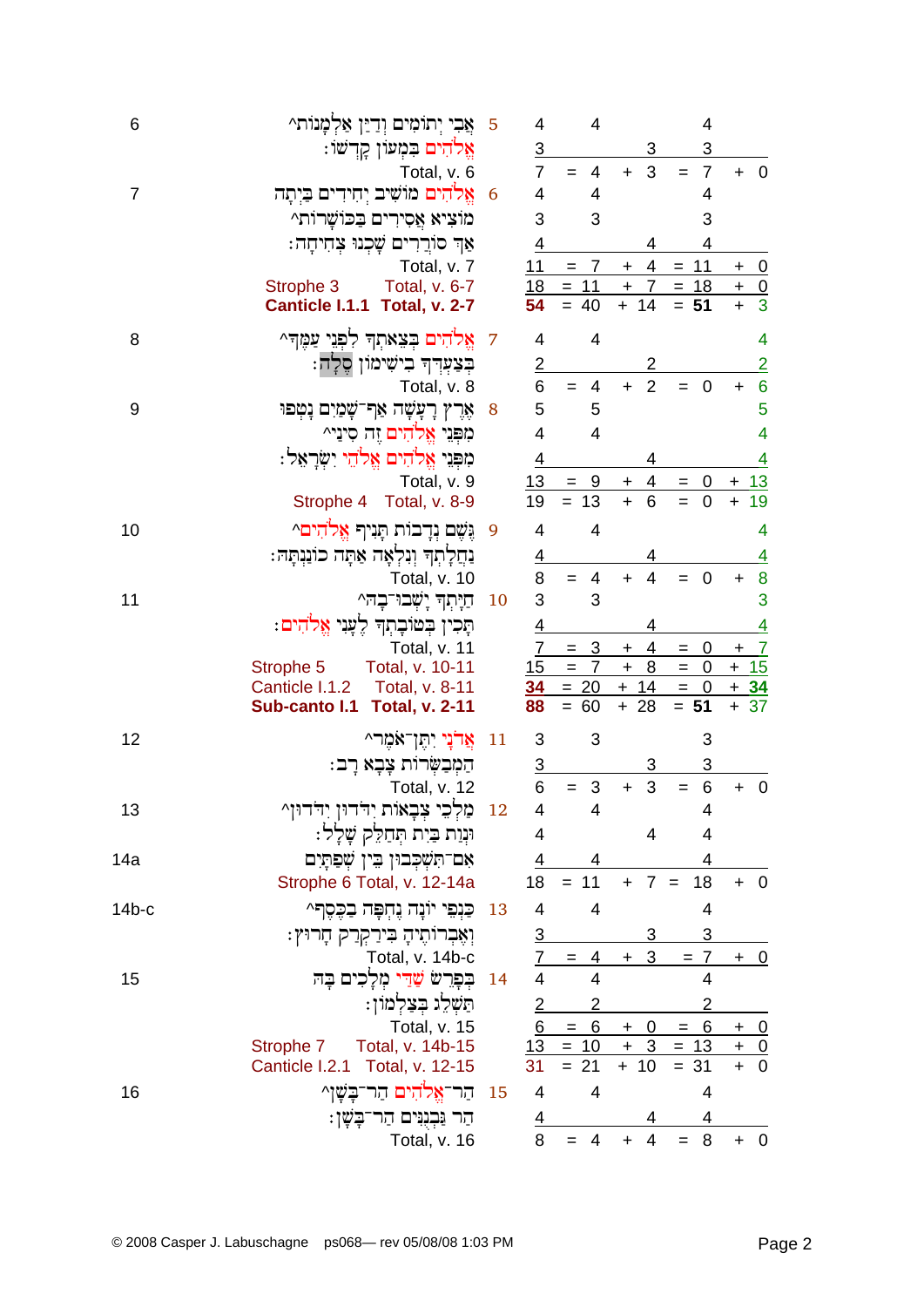| 17 | לָמָּה תִּרַצִּרוּן הָרִים נַּבְנְיִּים                           | 16 | 4                     | 4                          |                         | 4                     |                                                |
|----|-------------------------------------------------------------------|----|-----------------------|----------------------------|-------------------------|-----------------------|------------------------------------------------|
|    | ההר חמר אלהים לשבתו^                                              |    | $\overline{4}$        | $\overline{4}$             |                         | 4                     |                                                |
|    | אַף־יְהוָה יִשְׁכֹּן לַנֵצַח:                                     |    | 4                     |                            | 4                       | 4                     |                                                |
|    | Total, v. 17                                                      |    | 12                    | 8<br>$=$                   | 4<br>$\ddot{}$          | $= 12$                | $+ 0$                                          |
|    | Strophe 8<br>Total, v. 16-17                                      |    | 20                    | $= 12$                     | $+$<br>8                | $=$<br><u>20</u>      | $+$ 0                                          |
|    | Total, v. 15-17<br>Total, v. 12-17                                |    | 51                    | $26 = 18$<br>$= 33$        | 8<br>$\pm$<br>$+ 18$    | $= 26$<br>51<br>$=$   | $+ 0$<br>$\overline{\phantom{0}}$<br>$\ddot{}$ |
| 18 | רֵכֵב אֱלֹהִים רִבֹּתַיִם אַלְפֵי שִׁנְאָן^                       | 17 | 5                     | 5                          |                         | 5                     |                                                |
|    | אֵרֹנָי בָם סִינַי בַּקְרֵשׁ:                                     |    | <u>4</u>              |                            |                         | 4                     |                                                |
|    | Total, v. 18                                                      |    | 9                     | 5<br>$=$                   | $\overline{4}$<br>$+$   | 9<br>$=$              | 0<br>$\ddot{}$                                 |
| 19 | Middle colon<br> עַלִיתָ לַמַּרוֹם<br>שבית שבי                    | 18 | $\overline{4}$        | $\overline{4}$             |                         |                       |                                                |
|    | The 7 middle words:<br>לִקְחָתָּ מִתְּנוֹת בָּאָדָם^              |    | 3                     | 3                          |                         |                       | 3                                              |
|    | וִאַף סוֹרִרִים לְשָׁכֹן יָה אֱלֹהִים Meaningful centre           |    | $\overline{5}$        |                            | 5                       |                       | 5                                              |
|    | on word level: 303=148+7+148<br><b>Total, v. 19</b>               |    | 12                    | 7<br>$=$                   | 5<br>$\ddot{}$          | 0<br>$=$              | $+ 12$                                         |
|    | Middle strophe: Strophe 9<br>Total, v. 18-19                      |    | 21                    | $= 12$                     | $+9$                    | 9<br>$\equiv$         | $+ 12$                                         |
|    | Canticle I.2.2 Total, v. 16-19<br>$17 = 8 + 1 + 8$                |    | 41                    | $= 24$                     | $+ 17$                  | $= 29$                | $+ 12$                                         |
|    | Sub-canto I.2 Total, v. 12-19                                     |    | 72                    | $= 45$                     | $+27$                   | $= 60$                | $+ 12$                                         |
|    | <b>Canto I</b><br><b>Total, v. 2-19</b>                           |    | 160                   | $= 105$                    | $+ 55$                  | $= 111$               | $+49$                                          |
|    | 20 Vs. 19-20 Mid. verselines: בַּרוּדְ אֲדֹנָי יוֹם יוֹם          | 19 | 4                     | 4                          |                         | 4                     |                                                |
|    | <u>יַעֲמָס־לָנוּ הָאֵל יִשׁוּעָתְנוּ סֵלָה:  17 + 2 + 17 = 36</u> |    | <u>4</u>              | 4                          |                         | 4                     |                                                |
| 21 | Total, v. 20<br>הָאֵל לְנוּ אֵל לְמוֹשֵׁעוֹת                      | 20 | 8<br>4                | 8<br>$=$<br>$\overline{4}$ | $\overline{0}$<br>$+$   | 8<br>4                | $+ 0$                                          |
|    | וִלִיהוָה אֲדֹנָי <mark>^</mark> לַמָּוֵת תּוֹצָאוֹת:             |    |                       | 2                          | 2                       | 4                     |                                                |
|    | Total, v. 21                                                      |    | $\overline{4}$<br>8   | 6<br>$=$                   | $\overline{2}$<br>$+$   | 8<br>$=$              | $+ 0$                                          |
|    | Strophe 10 Total, v. 20-21                                        |    | 16                    | $= 14$                     | $\overline{2}$<br>$+$   | $= 16$                | $+ 0$                                          |
| 22 | אַרְ־אֱלֹהִים יִמְחַץ ראשׁ איְבָיו                                | 21 | 5                     | 5                          |                         | 5                     |                                                |
|    | קִדְקָד שֵׂעָר <mark>^</mark> מִתְהַלֵּךְ בַּאֲשֶׁמָיו:           |    | <u>4</u>              | $\overline{2}$             | 2                       | 4                     |                                                |
|    | Total, v. 22                                                      |    | 9                     | $= 7$                      | $\overline{2}$<br>$+$   | $9\,$<br>$=$          | $\overline{\mathbf{0}}$<br>$\ddot{}$           |
| 23 | The 13 words<br>אַמַר אַרֹנִי מִבָּשֶׁן אָשִׁיב^                  | 22 | $\overline{4}$        | 4                          |                         | 4                     |                                                |
|    | אָשִׁיב מִמְצָלוֹת יָם:<br>attributed to God                      |    | <u>3</u>              |                            |                         |                       |                                                |
|    | Total, v. 23                                                      |    | $\overline{7}$        | 4                          | 3<br>$\ddot{}$          | $\overline{7}$<br>$=$ | $+ 0$                                          |
| 24 | לִמַּעַן תִּמְחַץ רַגְלְךָ בִּדָם                                 | 23 | 4                     | 4                          |                         | 4                     |                                                |
|    | לְשׁון כְּלָבֶיך <mark>ּ^</mark> מֵאיְבִים מִנֵּהוּ:              |    | <u>4</u>              | 2                          | 2                       | 4                     |                                                |
|    | Total, v. 24                                                      |    | $\frac{8}{1}$         | $= 6$                      | $\overline{2}$<br>$\pm$ | 8<br>$\equiv$         | <u>+ 0</u>                                     |
|    | Strophe 11 Total, v. 22-24<br>Canticle II.1.1 Total, v. 20-24     |    | $\overline{24}$<br>40 | $= 17$<br>$= 31$           | $\pm$ 7                 | $= 24$<br>$+ 9 = 40$  | $+$ 0<br>$\overline{+}$                        |
|    | Total, v. 2-24                                                    |    |                       | $200 = 136$                |                         | $+ 64 = 151$          | $\overline{0}$<br>$+ 49$                       |
| 25 | רַאוּ הַלִיכוֹתֵיךְ אֱלֹהִים^                                     | 24 | 3                     | 3                          |                         |                       | 3                                              |
|    | הַלִיכוֹת אֵלִי מַלִכִּי בִקְרֵשׁ:                                |    | $\overline{4}$        |                            |                         |                       |                                                |
|    | Total, v. 25                                                      |    | $\overline{7}$        | 3<br>$=$                   | 4<br>$\ddot{}$          | 4                     | 3                                              |
| 26 | קִרְמוּ שֶׁרִים אַחַר נֹגִנִים^                                   | 25 | 4                     | 4                          |                         | 4                     |                                                |
|    | בִתוֹדְ עֲלָמוֹת תּוֹפֵפוֹת:                                      |    |                       |                            |                         |                       |                                                |
|    | Total, v. 26                                                      |    | $\frac{3}{7}$         | $= 4$                      | $+$                     | $3 = 7$               | $+$ 0                                          |
|    | Total, v. 25-26<br>Strophe 12                                     |    | 14                    | $= 7$                      | $\overline{7}$<br>$+$   | $= 7$                 | $\overline{7}$                                 |
| 27 | בִּמַקְהֵלוֹת בָּרְכוּ אֱלֹהִים^                                  | 26 | 3                     | 3                          |                         | 3                     |                                                |
|    | יִהוָה מִמְקוֹר יִשְׂרָאֵל:                                       |    | $\overline{3}$        |                            | 3                       | $\overline{3}$        |                                                |
|    | Total, v. 27                                                      |    | 6                     | 3<br>$=$                   | 3<br>$+$                | 6<br>$=$              | $+ 0$                                          |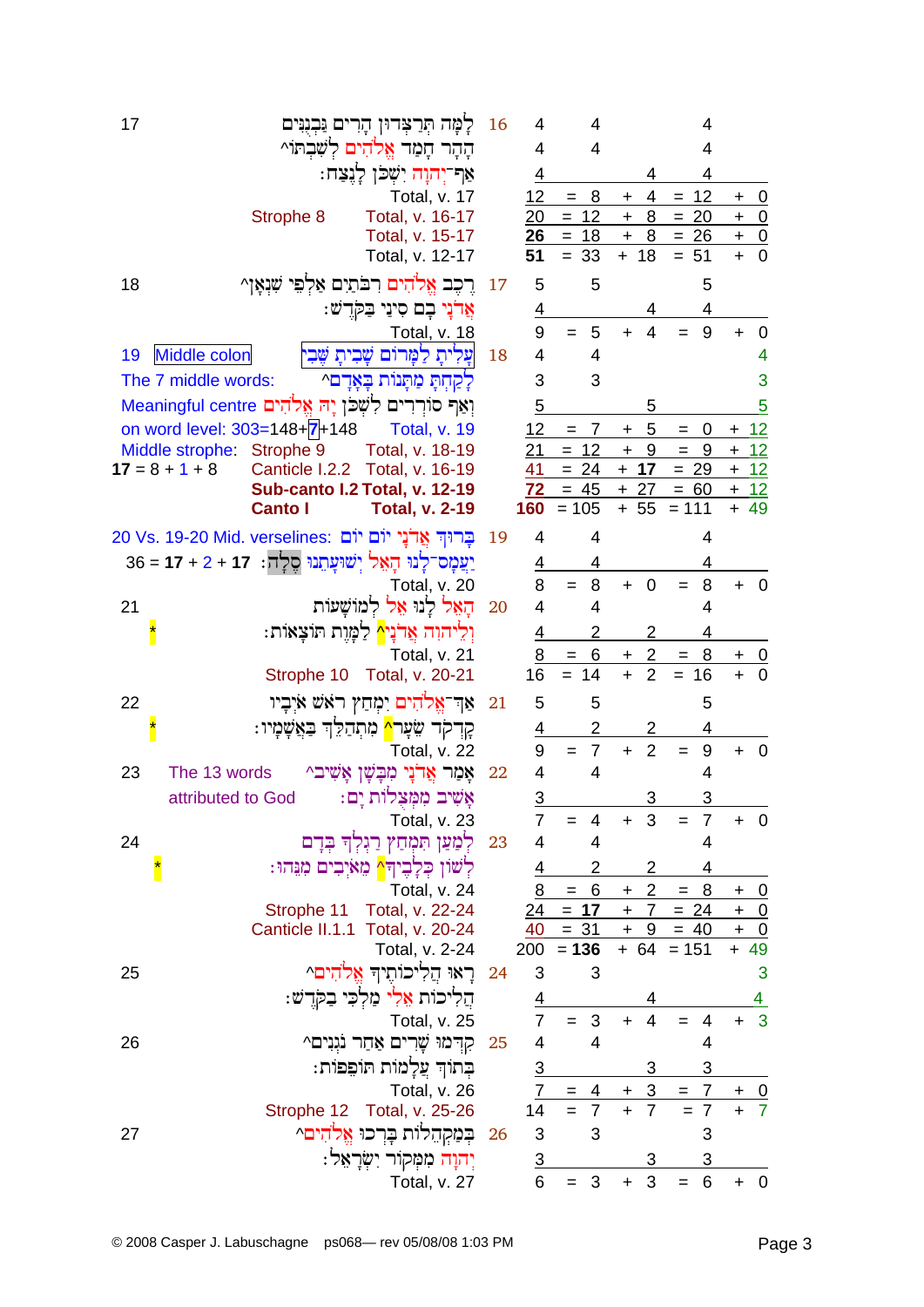| 28                       | ררֵם<br>שָם בִּנְיָמִן צָעִיר                                                         | 27 | 4                                  | 4                                        |                                            | 4                               |                                                                 |
|--------------------------|---------------------------------------------------------------------------------------|----|------------------------------------|------------------------------------------|--------------------------------------------|---------------------------------|-----------------------------------------------------------------|
|                          | יהורה רגמתם^                                                                          |    | 3                                  | 3                                        |                                            | 3                               |                                                                 |
|                          | זְבֻלוּן שָׂרֵי<br>נפתק                                                               |    | <u>4</u>                           |                                          |                                            | 4                               |                                                                 |
|                          | Total, v. 28                                                                          |    | 11                                 | 7<br>$=$                                 | 4<br>+                                     | 11<br>$=$                       | <u>0</u><br>$\ddot{}$                                           |
|                          | Total, v. 27-28<br>Strophe 13                                                         |    | 17                                 | 10<br>$\equiv$                           | 7<br>$\pm$                                 | 17<br>$=$                       | $\boldsymbol{+}$<br>$\overline{0}$                              |
|                          | Canticle II.1.2<br>Total, v. 25-28<br>Sub-canto II.1<br><b>Total, v. 20-28</b>        |    | 31<br>71                           | $= 17$<br>$= 48$                         | $+ 14$<br>$+23$                            | $= 24$<br>$= 64$                | $\overline{I}$<br>$\ddot{}$<br>$\overline{\phantom{a}7}$<br>$+$ |
|                          | Total, v. 2-28                                                                        |    | 231                                | $= 153$                                  |                                            | $+ 78 = 175$                    | $+ 56$                                                          |
|                          |                                                                                       |    |                                    |                                          |                                            |                                 |                                                                 |
| 29                       | צוה אֱלֹהֶיךְ עֻזֶךְ                                                                  | 28 | 3                                  | 3                                        |                                            | 3                               |                                                                 |
| $\overline{\phantom{a}}$ | עוזה אלהים^ זוּ פַעַלתַ לַנוּ:                                                        |    | <u>5</u>                           | 2                                        | 3                                          |                                 | <u>5</u>                                                        |
|                          | Total, v. 29                                                                          |    | $\frac{8}{3}$                      | $\overline{5}$<br>$=$<br>3               | 3<br>$+$                                   | $\mathbf{3}$<br>$=$             | $rac{5}{3}$<br>$\ddagger$                                       |
| 30                       | מֵהֵיכָלֵךְ עַל־יִרוּשַׁלָם^                                                          | 29 |                                    |                                          |                                            |                                 |                                                                 |
|                          | לְךָ יוֹבִילוּ מִלָּכִים שָׁי:                                                        |    | $\overline{4}$                     |                                          | 4                                          |                                 | $\overline{4}$                                                  |
|                          | Total, v. 30<br>Strophe 14 Total, v. 29-30                                            |    | 7<br>15                            | <u>3</u><br>$=$<br>$\overline{8}$<br>$=$ | 4<br>+<br>$\overline{7}$<br>$\overline{+}$ | <u>0</u><br>$\overline{3}$      | $\overline{1}$<br>+<br>$\overline{12}$<br>$\ddot{}$             |
|                          |                                                                                       |    |                                    |                                          |                                            |                                 |                                                                 |
| 31                       | וִּעַר חַיַּת קְנֶה                                                                   | 30 | 3                                  | 3                                        |                                            |                                 | 3                                                               |
|                          | עֲדַת אַבִּירִים בִּעֲגָלֵי עַמַּים                                                   |    | 4                                  | 4                                        |                                            |                                 | 4                                                               |
|                          | מִתְרַפֵּס בְּרַצֵּי־כָסֶף^                                                           | 31 | 3                                  | 3                                        |                                            |                                 | 3                                                               |
|                          | בְּזַר עַמִּים קְרָבות יֶחְפָּצוּ:                                                    |    | $\overline{4}$                     |                                          |                                            |                                 |                                                                 |
|                          | Total, v. 31                                                                          |    | 14                                 | 10<br>$=$                                | 4<br>$\ddot{}$                             | 0<br>$=$                        | 14<br>$+$                                                       |
| 32                       | יֵאֵתָיוּ חַשָּׁמַנִּים מִנִּי מִצְרָיִם^                                             | 32 | 4                                  | 4                                        |                                            | 4                               |                                                                 |
|                          | כּוּשׁ תָּרִיץ יָדְיו לֵאלֹהִים:                                                      |    | $\overline{4}$                     |                                          |                                            | 4                               |                                                                 |
|                          | Total, v. 32                                                                          |    | $\underline{8}$<br>$2\overline{2}$ | 4<br>$=$                                 | 4<br>$\ddot{}$<br>$\ddot{+}$               | 8<br>$=$                        | $\ddot{}$<br><u>0</u>                                           |
|                          | Total, v. 31-32<br>Strophe 15<br>Canticle II.2.1<br>Total, v. 29-32                   |    | 37                                 | $= 14$<br>$= 22$                         | 8<br>$\ddot{}$<br>15                       | $=$<br>$\overline{8}$<br>$= 11$ | $+ 14$<br>$+26$                                                 |
|                          | Total, v. 25-32                                                                       |    | 68                                 | 39<br>$=$                                | $+29$                                      | $= 35$                          | $+ 33$                                                          |
| 33                       | מַמְלְכוּת הָאָרֶץ שִׁירוּ לֵאלהִים^                                                  | 33 | 4                                  | 4                                        |                                            | 4                               |                                                                 |
|                          | זַמְרוּ <b>אֲרֹנֶי סֶלְה</b> :                                                        |    | $\overline{2}$                     |                                          | 2                                          | 2                               |                                                                 |
|                          | Total, v. 33                                                                          |    | 6                                  | 4                                        | $\overline{2}$<br>$\ddot{}$                | 6<br>$=$                        | $\mathbf 0$<br>$\ddot{}$                                        |
| 34                       | לרכב בשמי שמי־קדם^                                                                    | 34 | 4                                  | 4                                        |                                            | $\overline{4}$                  |                                                                 |
|                          | הֵן יִתֵּן בְּקוֹלוֹ קוֹל עֹז:                                                        |    | $\overline{5}$                     |                                          | 5                                          | 5                               |                                                                 |
|                          | Total, v. 34                                                                          |    | $\overline{9}$                     | 4<br>$=$                                 | 5<br>$+$                                   | 9<br>$=$                        | <u>_0</u><br>$\mathbf +$                                        |
|                          | Total, v. 33-34<br>Strophe 16                                                         |    | 15                                 | $= 8$                                    | $+ 7$                                      | $= 15$                          | $\overline{+}$<br><u>_0</u>                                     |
|                          | Total, v. 29-34                                                                       |    | 52                                 | $= 30$                                   | $+22$                                      | $= 26$                          | $+ 26$                                                          |
| 35                       | תִּנוּ עֹז לֵאלֹהִים                                                                  | 35 | 3                                  | 3                                        |                                            | 3                               |                                                                 |
|                          | ַעַל־יִשְׂרָאֵל נַּאֲוָתוֹ^ וְעָזּוֹ בַּשְׁחָקִים:                                    |    | $\overline{5}$                     | 3                                        | $\overline{2}$                             | 5                               |                                                                 |
|                          | Total, v. 35                                                                          |    | 8                                  | $= 6$                                    | $\overline{2}$<br>$+$                      | 8<br>$=$                        | $\ddag$<br>$\mathbf 0$                                          |
| 36                       | נורא אלהים ממקדשיד                                                                    | 36 | 3                                  | 3                                        |                                            |                                 | 3                                                               |
|                          | אֵל יִשְׂרָאֵל הוּא נֹתֵן עֹז וְתַעֲצְמוֹת לָעָם                                      |    | 7                                  | 7                                        |                                            | 7                               |                                                                 |
| 36c                      | בְרוּךְ אֱלֹהִים:<br>Coda                                                             |    | $\overline{2}$                     | 2                                        |                                            | 2                               |                                                                 |
|                          | Total, v. 36                                                                          |    | 12                                 | 12<br>$\qquad \qquad =$                  | 0<br>$\ddot{}$                             | 9<br>$=$                        | $\ddot{}$                                                       |
|                          | Total, v. 35-36<br>Strophe 17                                                         |    | <u> 20</u>                         | $=$<br><u> 18</u>                        | $\ddot{}$<br>$\overline{2}$                | 17<br>$=$                       | $\frac{3}{3}$<br>$\overline{+}$                                 |
|                          | Canticle II.2.2<br>Total, v. 33-36                                                    |    | 35                                 | $= 26$                                   | $\ddot{+}$<br>$\boldsymbol{9}$             | $\frac{1}{2}$ 32                | $+$                                                             |
|                          | Sub-canto II.2<br><b>Total, v. 29-36</b><br><b>Canto II</b><br><b>Total, v. 20-36</b> |    | <u>72</u><br><u>143</u>            | $= 48$<br>$= 96$                         | $+24$                                      | $= 43$<br>$+ 47 = 107$          | $+29$<br>$+36$                                                  |
|                          | Total, v. 2-36                                                                        |    |                                    | $303 = 201$                              | <u>+ 102</u>                               | $= 218$                         | $+ 85$                                                          |
|                          | 3x), v. 1-36) הֱלֶה With the heading and                                              |    | 310                                | $= 205$                                  | $+105$                                     |                                 |                                                                 |
|                          |                                                                                       |    |                                    |                                          |                                            |                                 |                                                                 |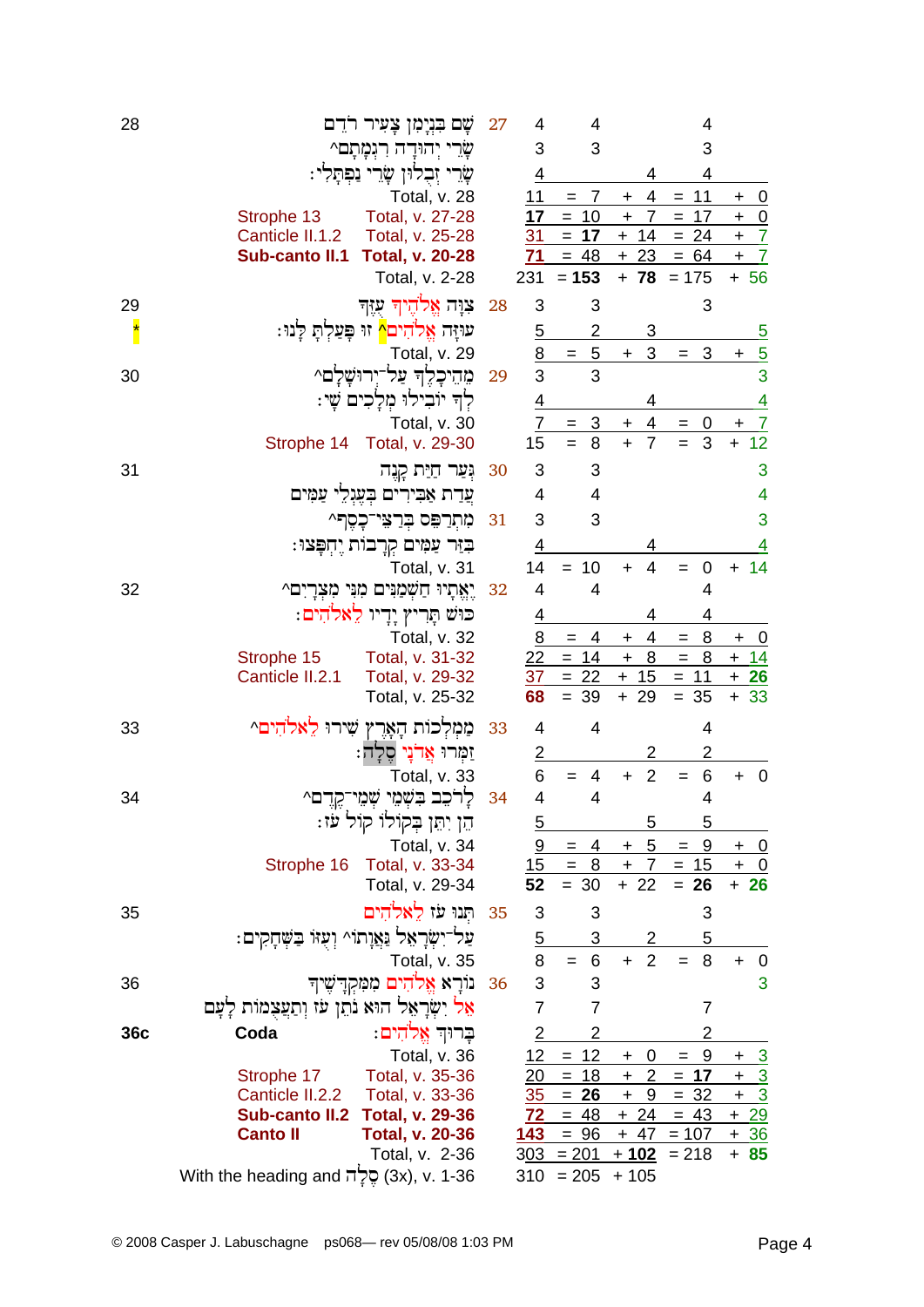\* The unusual positioning of the *atnach* in vs. 21, 22 and 24 was probably to achieve the significant compositional formulae in vs. 2-24 and 2-28. The atnachs in vs. 29 and 35 were positioned to have **102** (6 x **17**) words after atnach in the entire psalm, vs. 2-36.

## **Observations**

1. In terms of the 303 words of the poem the arithmetic centre is constituted by the **7** words with  $\frac{w}{2}$  at the centre, in v. 19a.b (303 = 148 + **7** + 148):

עַלִיתָ לַמָּרוֹם שָׁבִיתָ <del>שֶׁבִ</del>י // לָקַחְתָּ מַתְּנוֹת בָּאָדָם

#### You went up the high mount, you took captives, you received gifts from men.

The pivotal position of these **7** words is underscored by the the fact that they partly coincide with the pivotal colon, v. 19a  $(81 = 40 + 1 + 40)$ . This statement may therefore be regarded as the consciously devised meaningful centre on word level. It concerns a crucial moment in the triumphal song celebrating YHWH's victory over Israel's enemies, which is clearly articulated in the first and last verse. The meaningful centre also stands out by the fact that it forms part of the significant  $2^{nd}$ person passage (v. 19) within a  $3<sup>rd</sup>$  person context.

The meaningful centre falls within the middle strophe,  $vs. 18-19$  (17 = 8 + 1 + 8), which coincides with the two middle verselines (36 = **17** + 2 + **17**). The *selah* at the end of the middle strophe (after v. 20), may have the same attention drawing function as in Psalms 55, 57, 61 and 67. Compare Observation 1 in my Analysis of [Psalm 67](http://www.labuschagne.nl/ps067.pdf). The *selah* focuses especially on the second of the two central verselines, v. 20, which expresses the idea of salvation for Israel as a result of YHWH's victory:

#### בּרוּךְ אֲדֹנָ יוֹם יוֹם יַעֲמָס־לָנוּ הָאֵל יִשׁוּעָתֵנוּ

Blessed is the Lord day by day; he carries us, God our salvation.

The fact that the call to *bless* God is repeated in the coda, v. 36c, highlights this particular verseline in a special way.

2. In terms of verselines, the poem divides into two equal parts (convincingly argued by Van der Lugt in his forthcoming book), two cantos of 18 verselines each:

> Canto I, vs. 2-19 18 verselines Canto II, vs. 20-36 18 verselines.

The fact that the number 18 features also in the number of words in Strophes 1, 2, 3 and 6, and in the  $72$  (4 x 18) words in Strophes 14-17 (Sub-canto II.2), may suggest that it has a deliberately designed structuring function. However, since the number 18 has no specific numerical significance, this may simply be a matter of chance.

- 3. There are exactly **85** (5 x **17**) words explicitly addressed to God (Column d):
	- **3** words in v. 3
	- **34** words in vs. 8-11
	- **12** words in v. 19
	- **7** words in v. 25
	- **26** words in vs. 29b-31 and
	- **3** words in v. 36a.

This is a clear indication that the  $2^{nd}$  person form of address has been used in a consciously designed and purposeful way to give structure to the text and to weave extra divine name numbers into the text. Compare Psalms 58-60, 62, 63 and 69! The word-count also reveals that the words attributed to God (vs. 23b-24) amount to **13**, the numerical value of אחד, 'one', signifying his uniqueness.